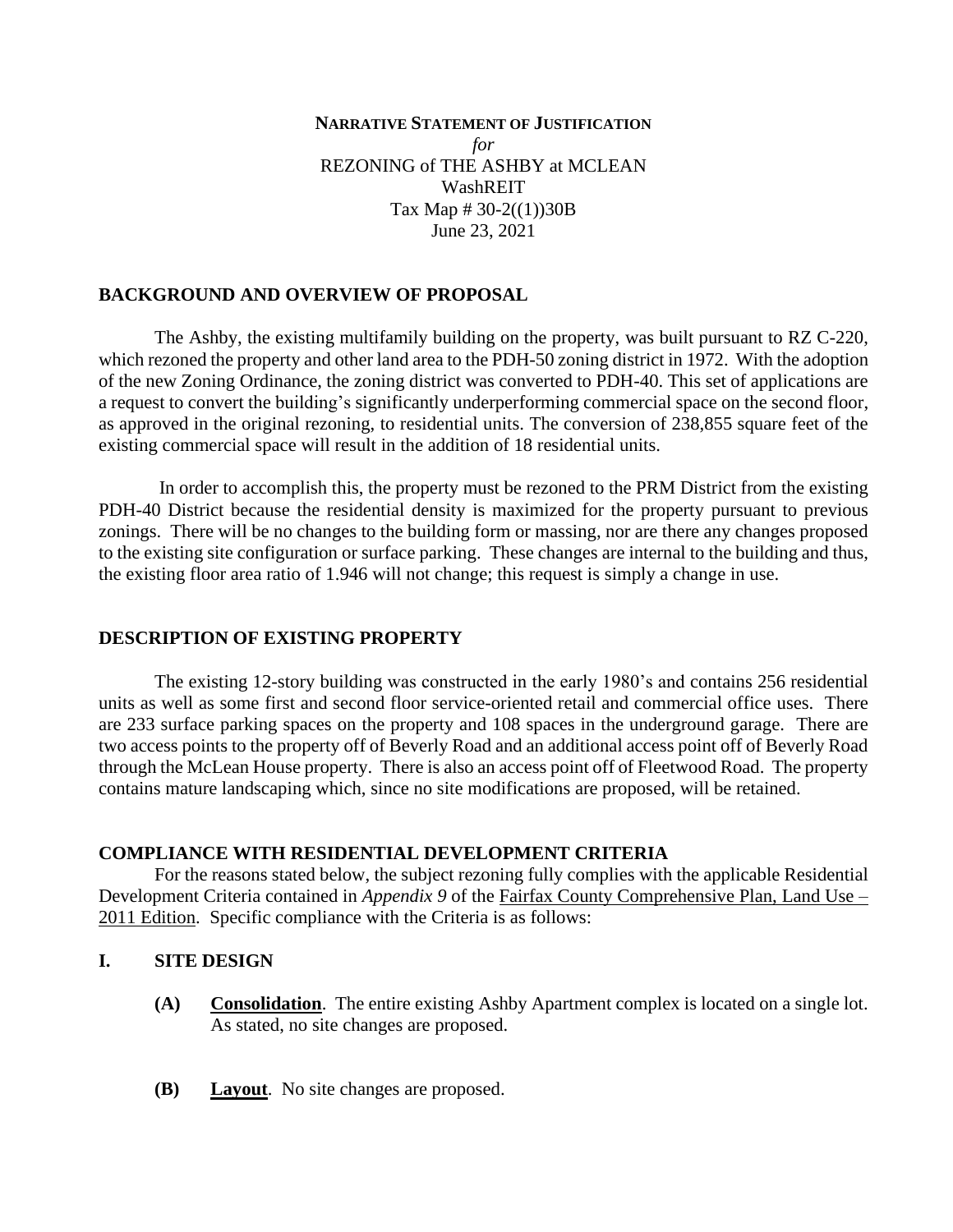**(C) Open Space.** The site layout, as approved pursuant to DPA C-220 contains 20 percent open space which meets the current Ordinance requirement in the PRM District.

**(D) Landscaping.** The existing site has well-maintained, mature landscaping and no changes are proposed.

**(E) Amenities.** The existing development has a pool, fitness center, business center, and a deli.

**II. NEIGHBORHOOD CONTEXT.** Since there are no site changes proposed, the relationship of the existing Ashby Apartments to the surrounding area will not change.

**III. ENVIRONMENT.** There are no significant environmental features on the property other than the existing landscaping which will be retained. No site changes are proposed.

**IV. TREE PRESERVATION AND TREE COVER REQUIREMENTS.** The tree preservation and the tree cover requirements are met by the existing conditions on the site.

**V. TRANSPORTATION.** The Applicant has evaluated the existing parking configuration and parking utilization at the property. The existing building contains 256 multifamily units and 331 parking spaces are provided on site. As previously approved, this represents a 38% reduction from the current Zoning Ordinance. With the conversion of 23,855 square feet of commercial space to 18 residential units, the parking reduction actually reduces to only 27% which represents an improvement over the existing conditions. Since a reduction request is still necessary, Gorove Slade, the Applicant's traffic engineer, has completed a revised parking reduction study. The proposed parking reduction of 27% is within the expected range according to Fairfax County's policy standards for properties that are proximate to mass transit. This property has a bus stop on the sidewalk directly in front of the building and furthermore is located along a busy corridor that is served by multiple feeder buses, which run at regularly scheduled times, directly linked to the McLean Metro Station. Additionally, as noted above, the substitution of residential use for commercial use would result in a lesser parking requirement for the same square footage.

**VI. PUBLIC FACILITIES.** The Applicant plans to offset the addition of 18 dwelling units with appropriate proffers as the review process continues.

**VII. AFFORDABLE HOUSING.** The project is exempt from today's affordable dwelling unit requirements.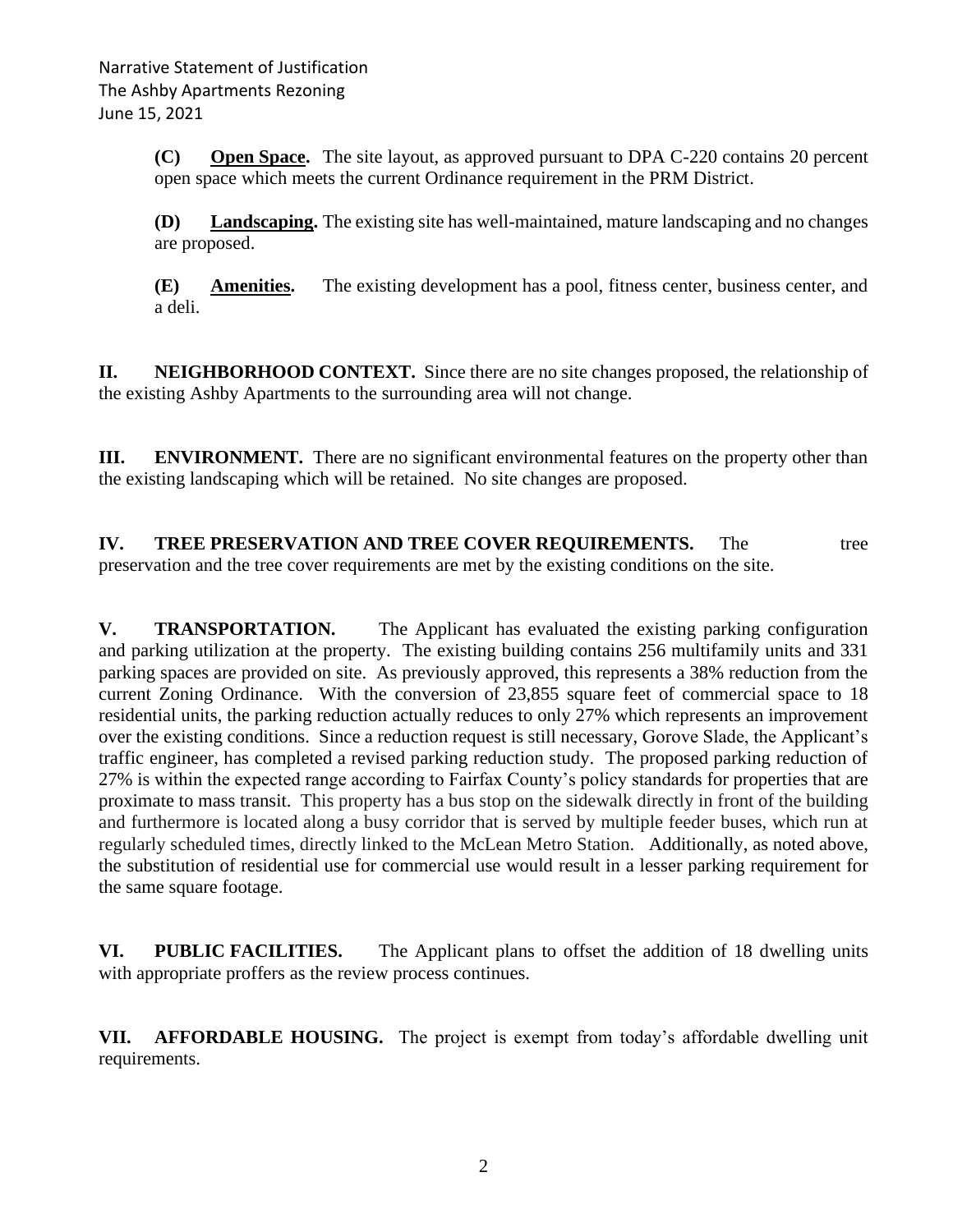Narrative Statement of Justification The Ashby Apartments Rezoning June 15, 2021

**VIII. HERITAGE RESOURCES.** To the Applicant's knowledge, there are no structures of historical significance on the property and the property itself is not of historical significance.

# **COMPLIANCE WITH COMPREHENSIVE PLAN LANGUAGE, MCLEAN CBC**

The property is located in Subarea 29 of the Mclean CBC in the McLean Planning District in Area II. The plan language for this subarea establishes this area as a core area of office and residential uses. Conversion of all or a portion of the existing commercial space is in conformance with this language.

# **COMPLIANCE WITH ZONING ORDINANCE REGULATIONS**

# Article 6: Planned Development District Regulations, Sect. 6-400

The proposed use of multifamily dwelling units is a permitted principal use in a PRM District and any associated commercial uses will conform with those specified secondary uses for the District. The development conforms to the standards set forth in Part 1 of Article 16 as discussed below and the use will comply with the performance standards set forth in Article 14. The minimum district size, bulk regulations, density and open space meet the requirements of Article 6.

# Article 16: Sect. 16-101, General Standards for All Planned Developments

- 1. General Standard 1 requires conformance with the Comprehensive Plan. As discussed above, the conversion to 18 residential units is in conformance with the Comprehensive Plan which recognizes the residential use in this subarea.
- 2. The Application meets General Standard 2 which requires a finding that the proposed planned development achieves the stated purpose and intent of the planned development more effectively than a conventional district. The property is already zoned PDH-40, albeit under a prior Zoning Ordinance. The PRM district will allow the flexibility needed to convert the underperforming commercial space to residential use
- 3. There are no scenic assets or natural features to preserve on the property.
- 4. General Standard 4 requires that the development will not degrade the use or value of surrounding properties and will not hinder the development of surrounding undeveloped properties. The proposed conversion will not be apparent to the surrounding uses. No site changes are proposed.
- 5. The proposal meets General Standard 5 as adequate public facilities are available to serve the property.
- 6. General Standard 6 does not apply in that the site is in an area where connections to internal and external facilities already exist.